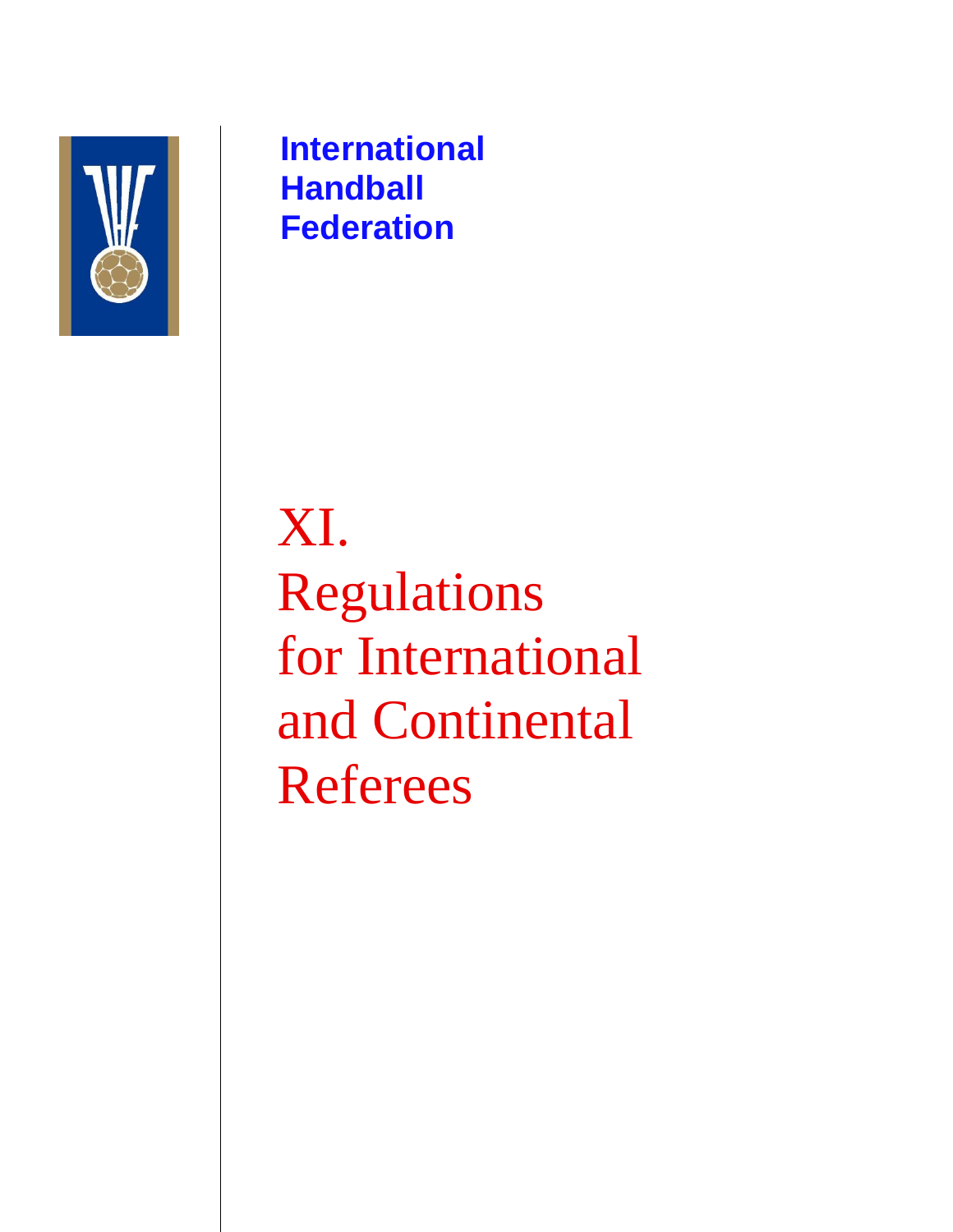# **Table of contents**

| 1.             | Purpose of the Categories "International"<br>and "Continental" Referees           | 3              |
|----------------|-----------------------------------------------------------------------------------|----------------|
| 2.             | Link to the IHF Global Referee Training Program                                   | 3              |
| 3.             | Recognition of Special Groups within the International<br><b>Referee Category</b> | 4              |
| 4.             | Eligibility for the International Referee Category                                | 4              |
| 5.             | Removal of Referees from the International Referee<br>Category                    | 5              |
| 6.             | Procedures Related to the Annual List of International<br>Referees                | 6              |
| 7 <sub>1</sub> | <b>Reimbursements at IHF Events</b>                                               | 6              |
| 8.             | The Continental Referee Level                                                     | $\overline{7}$ |
| 9.             | Intercontinental Referee Exchanges                                                | 8              |

XI – December 2007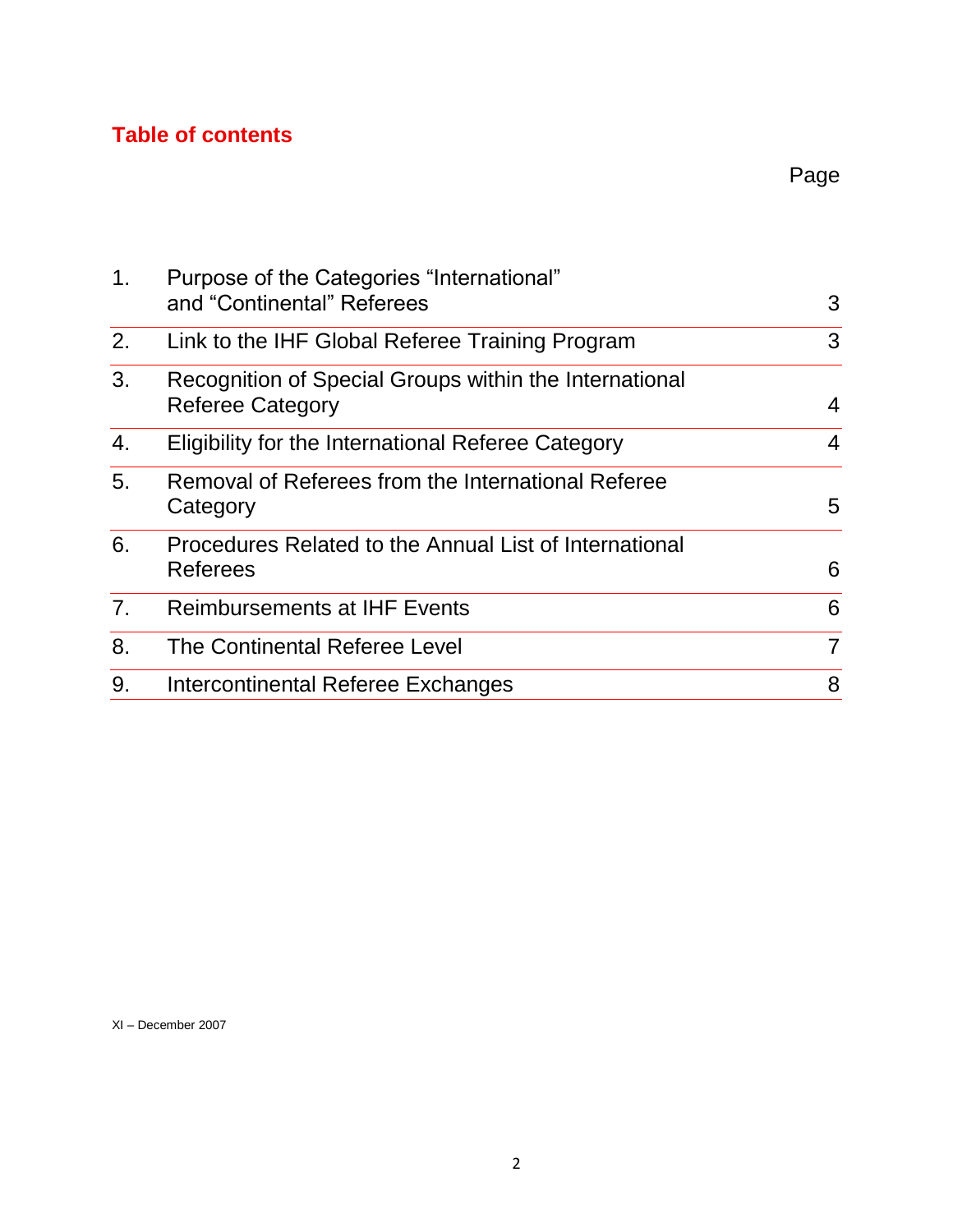Close collaboration between the IHF, the continental federations and the national federations is a prerequisite for the smooth functioning of the referee system worldwide. Invitations of referees from one continent to another shall go through the IHF-PRC, with the acceptance and co-operation of the continental federation concerned.

#### **1. Purpose of the Categories "International" and "Continental" Referees**

- **1.1.** The purpose of recognizing a group of referees as "International" and to publish annually a "List of International Referees" is to make official which referees are eligible at a given point in time to be nominated for World Championships, Olympic Games, and other IHF events.
- **1.2.** It follows that only referees who currently (or in a near future are expected to) meet these high requirements should be considered for promotion to the International level and for inclusion in the List of International Referees. (The requirements for being considered and the contents of the examinations, are contained in the separate Regulations for Official IHF Referee Courses).
- **1.3.** The limited purpose of IHF involvement in the recognition of "Continental" Referees in the individual continents is to protect the interests of the IHF, for the event that some specific Continental referees may be given permission to handle games that form part of IHF competitions (such as qualifications for World Championships or Olympic Games).

## **2. Link to the IHF Global Referee Training Program**

**2.1.** The essential purpose of the IHF Global Referee Training Program (GRTP) is to recruit and train young, talented referees from all continents in a standardized and first-rate program that will enable these referees to progress to the "International" level and to form a pool of referees to be used for all IHF events.

XI – December 2007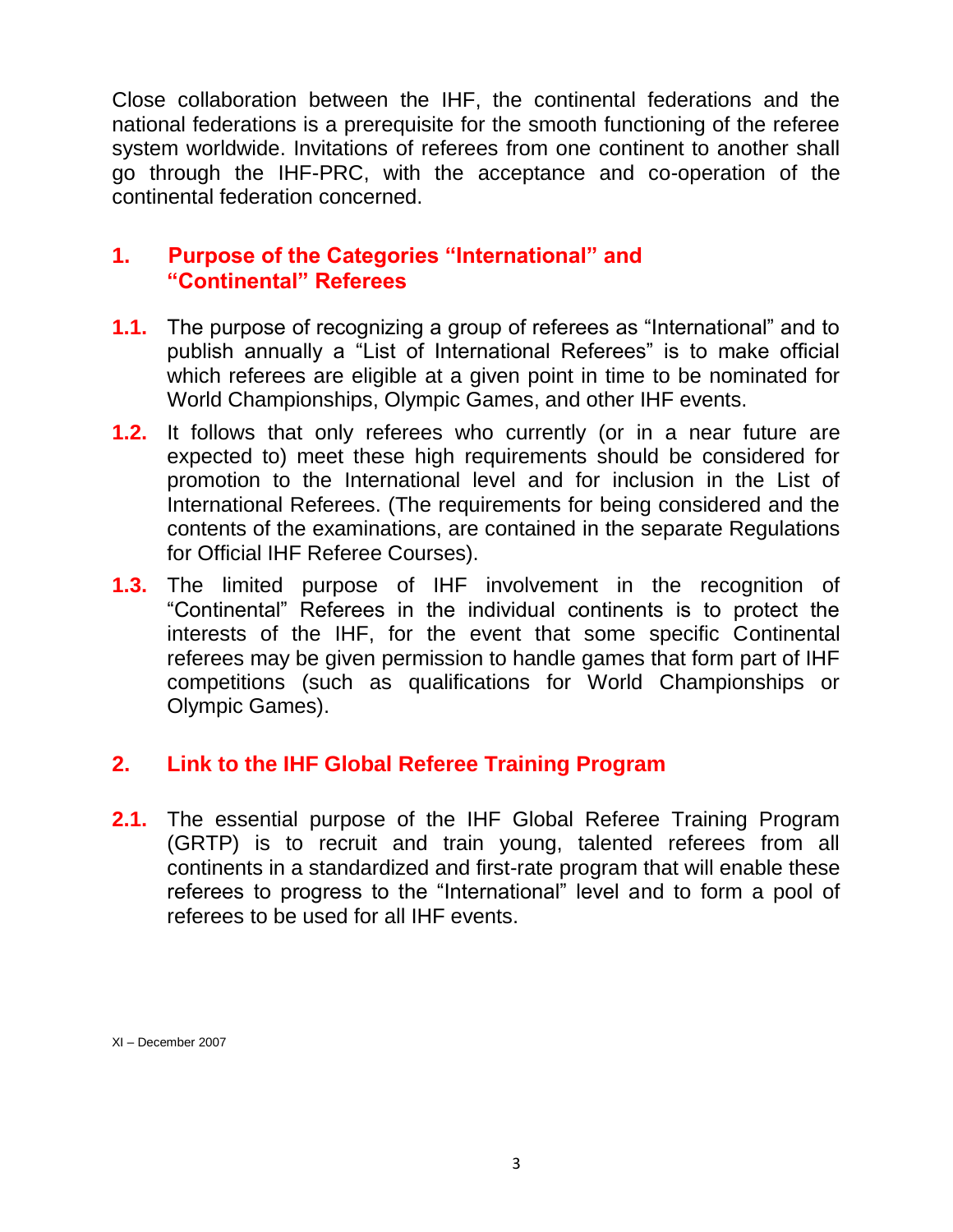**2.2.** Following the introduction of the GRTP, the List of International Referees will consist of: (i) referees who have reached the IHF level through the GRTP and (ii) referees who qualified for the International level prior to the introduction of the GRTP and fully meet the purpose enunciated in 1.1. above.

## **3. Recognition of Special Groups within the International Referee Category**

- **3.1.** Under the IHF Bylaws, the IHF/PRC is expected to recognize an "Elite" Group and a "Prospect" Group within the overall group of International Referees.
- **3.2.** The Elite Group will essentially consist of the referees who have shown in previous IHF events that they already maintain the level required for nominations to "A" World Championships and Olympic Games. The members of the Elite Group will be announced periodically, at times appropriate to the nomination of referees for "A" World Championships and/or training groups for such events.
- **3.3.** The Prospect Group will essentially consist of those referees who have reached the IHF level through the GRTP, and still remain under the age limit (40) for participation in Youth and Junior World Championships. Members of the Prospect Group who pass that age limit will be evaluated for possible inclusion in the Elite Group.

## **4. Eligibility for the International Referee Category**

- **4.1.** A referee can be promoted to the level of International Referee only through successful participation in an official IHF examination of candidates for such promotion (see Regulations for Official IHF Referee Courses).
- **4.2.** Basically 3 referee couples per national federation may be nominated for inclusion on the Annual List of International Referees issued by the IHF Playing Rules and Referees Commission. Furthermore an additional female couple may be nominated as fourth couple. In genuinely exceptional cases, however, the IHF/PRC may take the initiative to authorize two or four additional referees from the same national federation to participate in an official IHF examination for the purpose of being promoted to the List of International Referees. The criteria in each such case are determined by the IHF/PRC.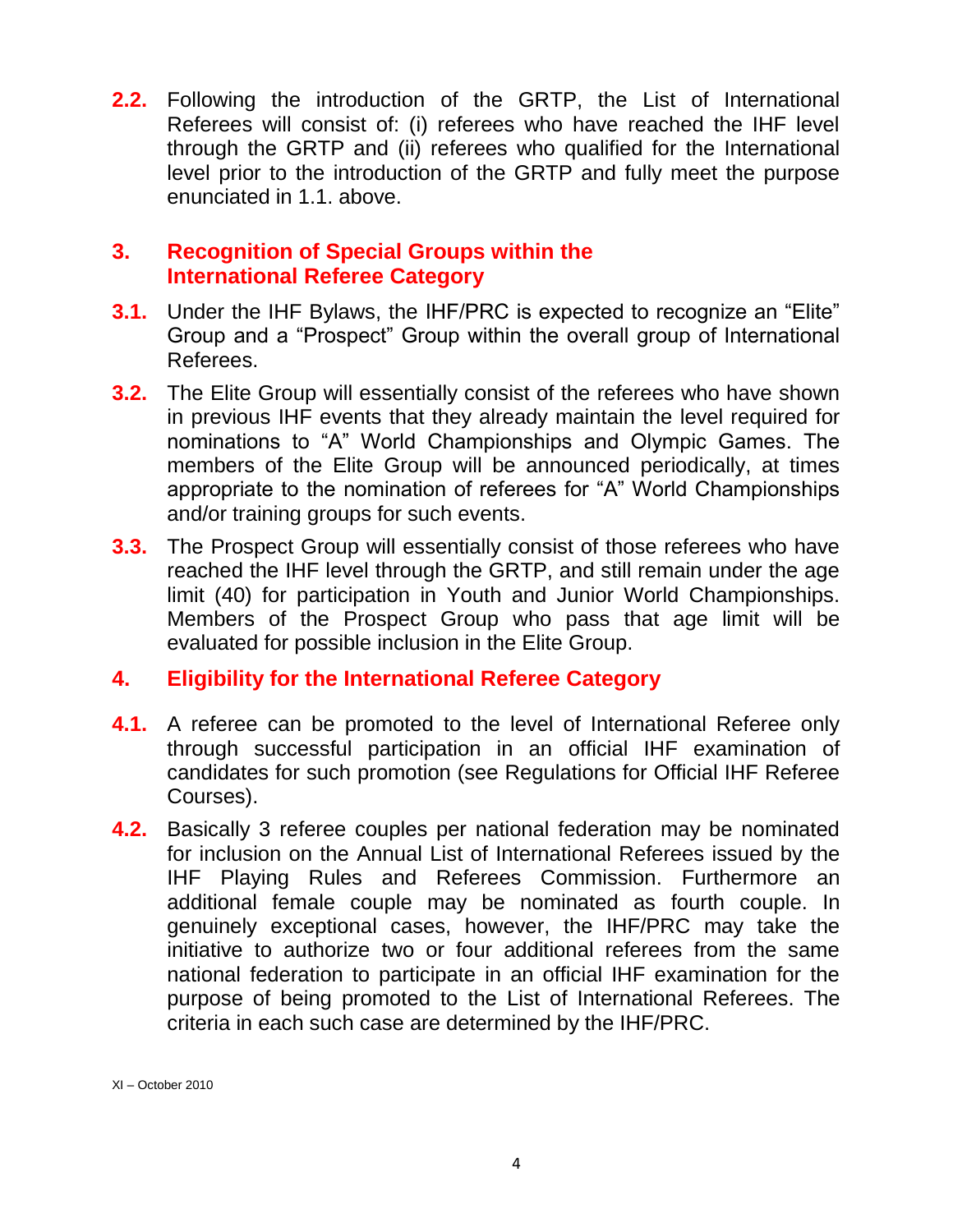- **4.3.** In line with the age limit for new participants in the GRTP (normal maximum 32), and the policy of requiring that nominees for Junior World Championships be below the age of 40, the normal maximum age for promotion to the International level has been set at 35. This allows a new GRTP participant to achieve the standards required prior to an examination for the International level, and it typically allows a new International referee the opportunity to be considered for at least two Junior World Championships prior to the age of 40. The age limit of 35 is a limit virtually without exceptions. Any exceptions are the exclusive prerogative of the IHF/PRC, with factors such as desirable gender and geographical balance being taken into account.
- **4.4.** Only GRTP participants are eligible to be nominated for participation in examinations for the International level. The nominations, on the basis of prioritizing among GRTP participants, are the prerogative of the IHF/PRC. As referees participate in the GRTP with the support of their respective continental and national federations, the IHF takes for granted that they enjoy the same support when nominated for examinations.

## **5. Removal of Referees from the International Referee Category**

- **5.1.** In an annual review of the performance and potential of all International Referees (see point 6 for procedures), the IHF/PRC determines for each referee whether the continuation at the International Referee level can be justified. The IHF/PRC may decide to consult with the relevant, but the decision of the IHF/PRC is binding and not subject to appeal. A decision to remove a referee may not be an indication of problems; it may simply be a matter of a re-evaluation of future potential in light of a constantly changing competition.
- **5.2.** In addition, all referees who have reached the age of 50 must be automatically removed from the International level.
- **5.3.** Outside the routine annual review, on the basis of its review of problems related to performance and/or conduct, the IHF/PRC has the right to remove a referee from the International level. Such removal, which cannot be appealed, generally takes effect immediately after the decision has been announced, and may be permanent, "until further notice", or for a specified period of time.

XI – December 2007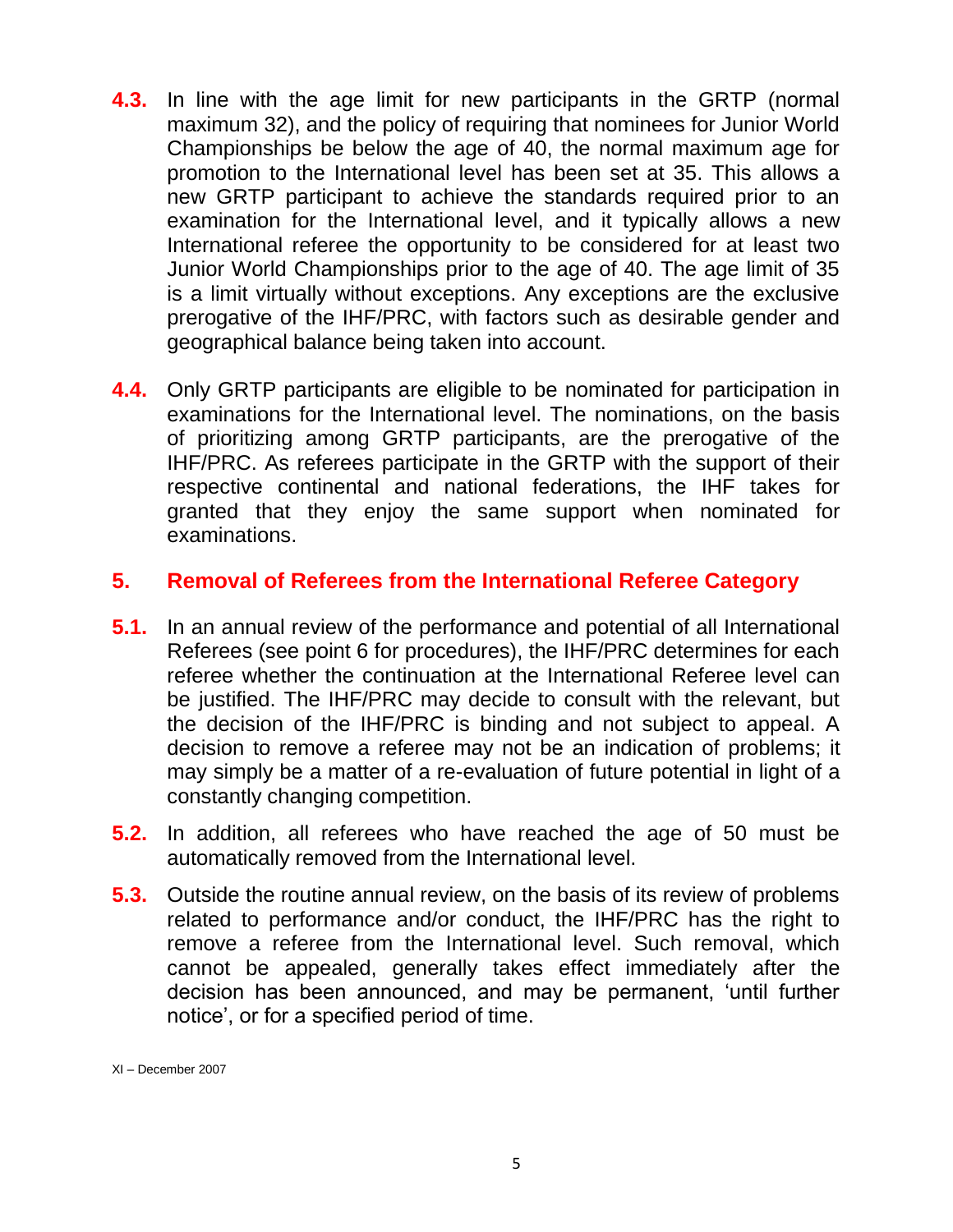**5.4.** Similarly, on the basis of sufficient justification, the IHF/PRC will generally honour a request from a continental or national federation that a referee be removed from the International level. The action presupposes that corresponding measures are being taken by the continental and national federation.

#### **6. Procedures Related to the Annual List of International Referees**

- **6.1.** The annual List is in effect from August 1 through July 31 in the following year.
- **6.2.** The IHF/PRC undertakes its annual review on such a timetable that all national and continental federations are informed during the month of May about the IHF/PRC decision as to which International referees would be accepted for the following year.
- **6.3.** No later than June 30, the respective continental federation must indicate to the IHF/PRC (through the IHF Head Office), which of the referees who were declared eligible by the IHF/PRC are being re-nominated by their national and continental federation. In the absence of timely confirmation, the referees will automatically be removed.
- **6.4.** The re-nomination must be accompanied by an updating of the personal data for each referee, on the forms provided by the IHF.

#### **7. Reimbursements at IHF Events**

Referees nominated for IHF events shall be reimbursed for the following:

return travel costs from their home to the duty destination (by air in economy class for distances exceeding 600 km, by train or boat/ferry in first class, or alternatively by private car); journeys must be coordinated with the organizer.

XI – December 2007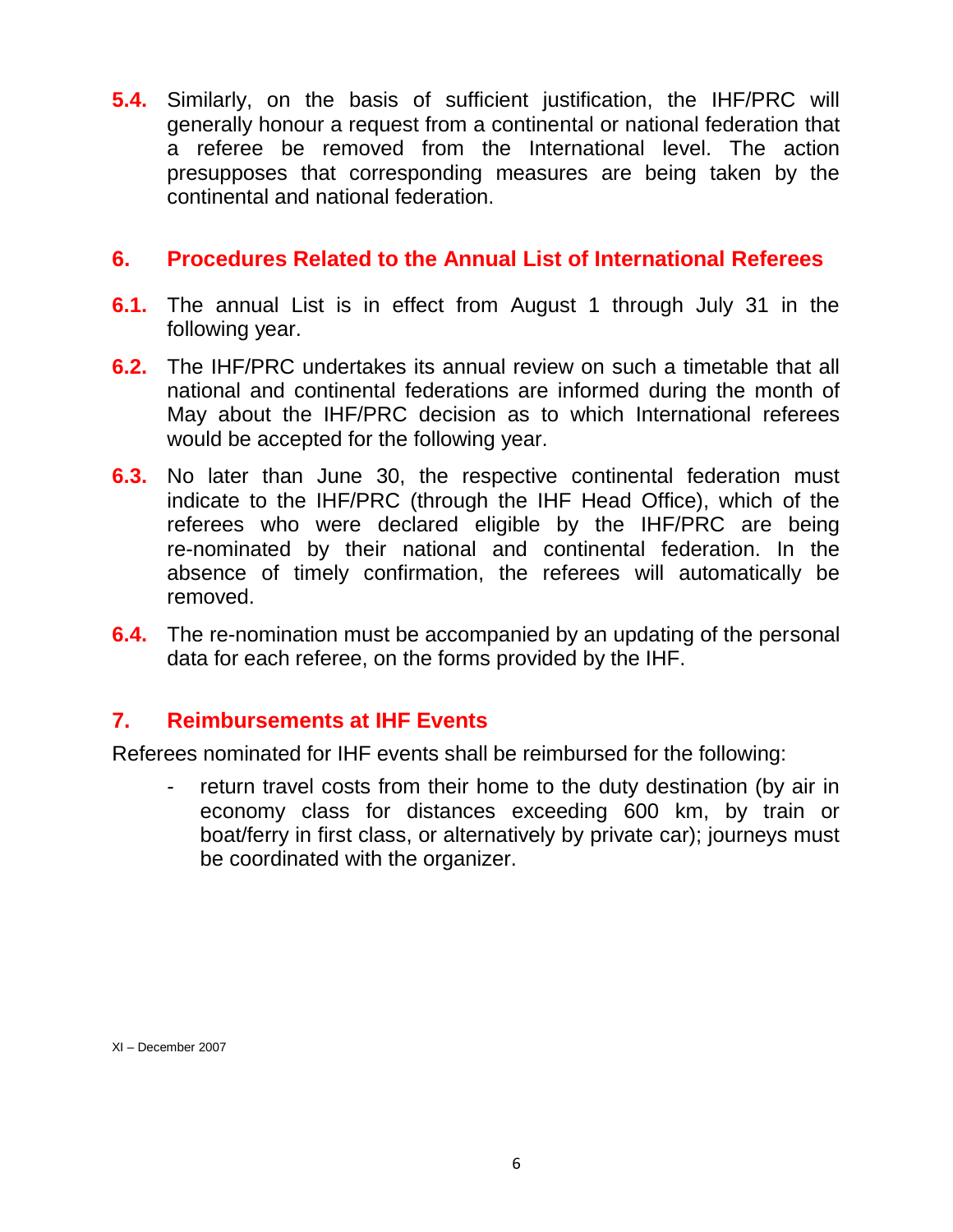- visa costs
- vaccinations costs
- board and lodging costs
- any other costs as specifically agreed with the IHF in advance
- per diem according to the IHF Regulations for Travel Expenses
- amounts prescribed in the Regulations for IHF Competitions

## **8. The Continental Referee Level**

- **8.1.** In principle, each establishes its own list of Continental Referees under its own procedures.
- **8.2.** A continent's list of Continental Referees may include both referees who are seen as prospective candidates for subsequent promotion to the International level (through the GRTP), and referees for whom (e.g., due to age, language skills or talent) there are no such expectations. Accordingly, a may wish to deviate from IHF rules regarding aspects such as language requirements and age limits.
- **8.3.** In the case of prospective candidates for the International level, continental federations are strongly urged to pay attention to the above regulations for International Level referees and to the separate "Regulation for Official IHF Referee Courses", so that these referees are appropriately prepared to take advantage of possible opportunities for promotion.
- **8.4.** Continental federations are required to submit to the IHF annually, on the same timetable as for the International List, a copy of their List of Continental Referees, together with personal data of an extent and format similar to that which applies for the International level.
- **8.5.** The nomination of Continental Level referees to matches which are part of events controlled by the IHF requires explicit approval from the IHF/PRC. This approval is obtained either for the nomination of specific Continental Referees for a specific event, or for the general utilization of specific Continental Referee for one year at a time.

XI – December 2007